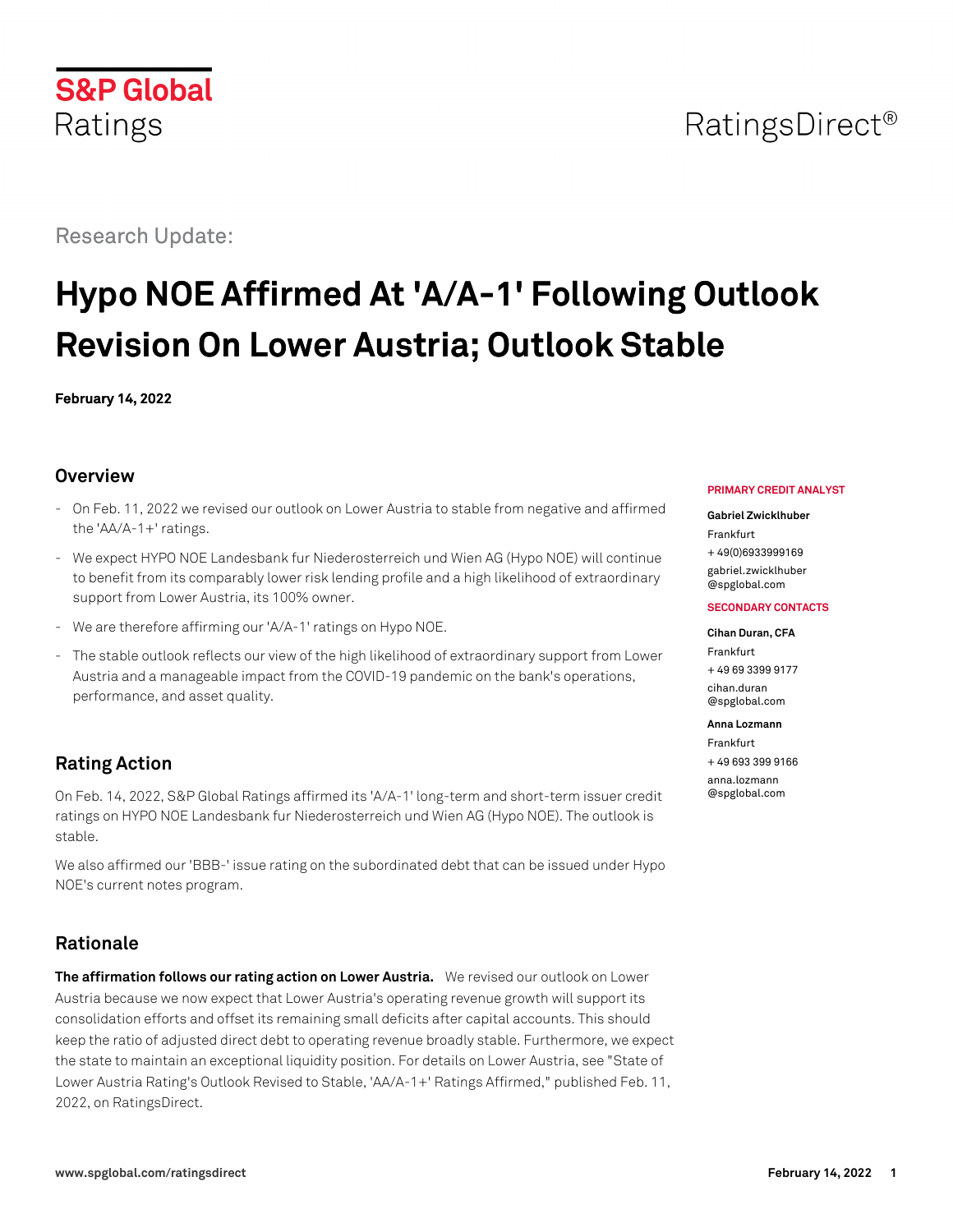**We consider it less likely that the government's ability to support Hypo NOE will diminish over the next 12-24 months.** We continue to regard Hypo NOE as a government-related entity (GRE) with a high likelihood of receiving timely and sufficient support from Lower Austria, its owner, in times of stress. We therefore apply two notches of uplift from the 'bbb+' stand-alone credit profile (SACP), leading to an 'A' long-term issuer credit rating. As a result, our rating on the bank also depends on our view of the state's creditworthiness.

**We expect Lower Austria will remain supportive of Hypo NOE and remain the long-term owner of the bank.** Our view of a high likelihood of extraordinary government support for Hypo NOE is based on our assessment of the bank's:

- Important role for Lower Austria, because a default could tarnish Lower Austria's reputation and the bank's support of regional economic and social objectives; and
- Very strong link with the government of Lower Austria, owing to its very strong and durable relationship with the state. We do not anticipate changes to the state's full ownership.

#### **The rating also reflects Hypo NOE's concentrated but well capitalized and stable business**

**model.** The bank is focused on public sector-related lending and real estate, and we expect it will maintain a comparably lower risk lending profile. We believe this business approach will continue to support a stable core operating performance against the difficult, but easing, economic risks caused by the pandemic and the associated containment measures. The rating is supported by very strong capital buffers, and we project Hypo NOE's risk-adjusted capital (RAC) ratio will be 16.0%-16.5% over the next 12-24 months, backed by moderate but stable earnings capacity. The recent purchase of subsidized housing loans from Lower Austria does not have a significant impact on our capital projections because these loans are fully guaranteed by Lower Austria and carry less credit risk in our view.

## **Outlook**

The stable outlook reflects our view that Hypo NOE will maintain very strong capital and moderate bottom-line profitability with contained loan losses. We also expect Hypo NOE's franchise will continue to benefit from its ownership by Lower Austria and the high likelihood of receiving extraordinary support in the event of financial stress.

## **Downside scenario**

A downgrade is a remote possibility at this stage and would require a two-notch downward revision in our view of Hypo NOE's SACP. This would be the case if:

- We saw a negative trend in the industry risk for Austrian banks materializing, leading to higher industry risk and, as a result, a lower anchor for Austrian banks; and
- We expected the RAC ratio to fall below 15%, following higher-than-expected credit losses or a shift toward higher-risk underwriting, for example.

Although less likely, a change in Hypo NOE's role for or link with the state could lead us to reassess the bank's status as a GRE and result in a downgrade.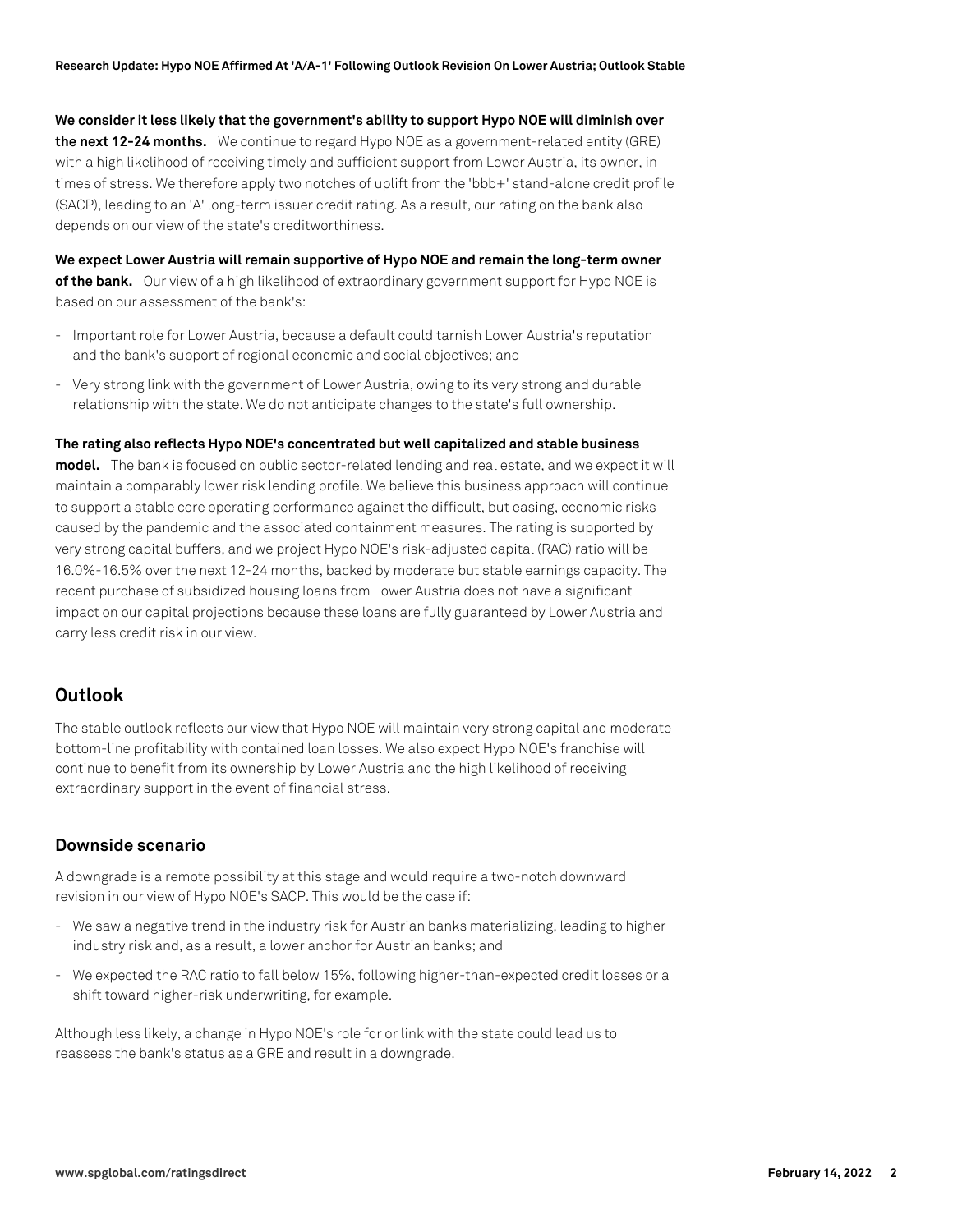#### **Upside scenario**

We are unlikely to raise the rating in the next 12-24 months. That said, we could take a positive rating action on Hypo NOE if it continued to improve its operational performance while maintaining a low-risk posture in its strategy and very strong capital, including a RAC ratio sustainably above 15%. However, in such a scenario, we would only raise the rating if we considered Hypo NOE's creditworthiness to be in line with that of higher-rated peers. Any positive rating action would also depend on a stabilization of our view of the industry risk trend in our Banking Industry Risk Assessment on Austria's banking sector.

## **Ratings Score Snapshot**

| <b>Issuer Credit Rating</b> | A/Stable/A-1     |
|-----------------------------|------------------|
| <b>SACP</b>                 | $bbb +$          |
| Anchor                      | $a-$             |
| Business position           | Constrained (-2) |
| Capital and earnings        | Very strong (+2) |
| Risk position               | Moderate (-1)    |
| Funding                     | Adequate (0)     |
| Liquidity                   | Adequate         |
| Comparable ratings analysis | 0                |
| Support                     | $+2$             |
| ALAC support                | Ω                |
| <b>GRE</b> support          | $+2$             |
| Group support               | 0                |
| Sovereign support           | Ω                |
| Additional factors          | Ω                |

SACP--Stand-alone credit profile.

#### **ESG credit indicators: E-2, S-2, G-2**

## **Related Criteria**

- Criteria | Financial Institutions | Banks: Banking Industry Country Risk Assessment Methodology And Assumptions, Dec. 9, 2021
- Criteria | Financial Institutions | General: Financial Institutions Rating Methodology, Dec. 9, 2021
- General Criteria: Environmental, Social, And Governance Principles In Credit Ratings, Oct. 10, 2021
- General Criteria: Hybrid Capital: Methodology And Assumptions, July 1, 2019
- General Criteria: Group Rating Methodology, July 1, 2019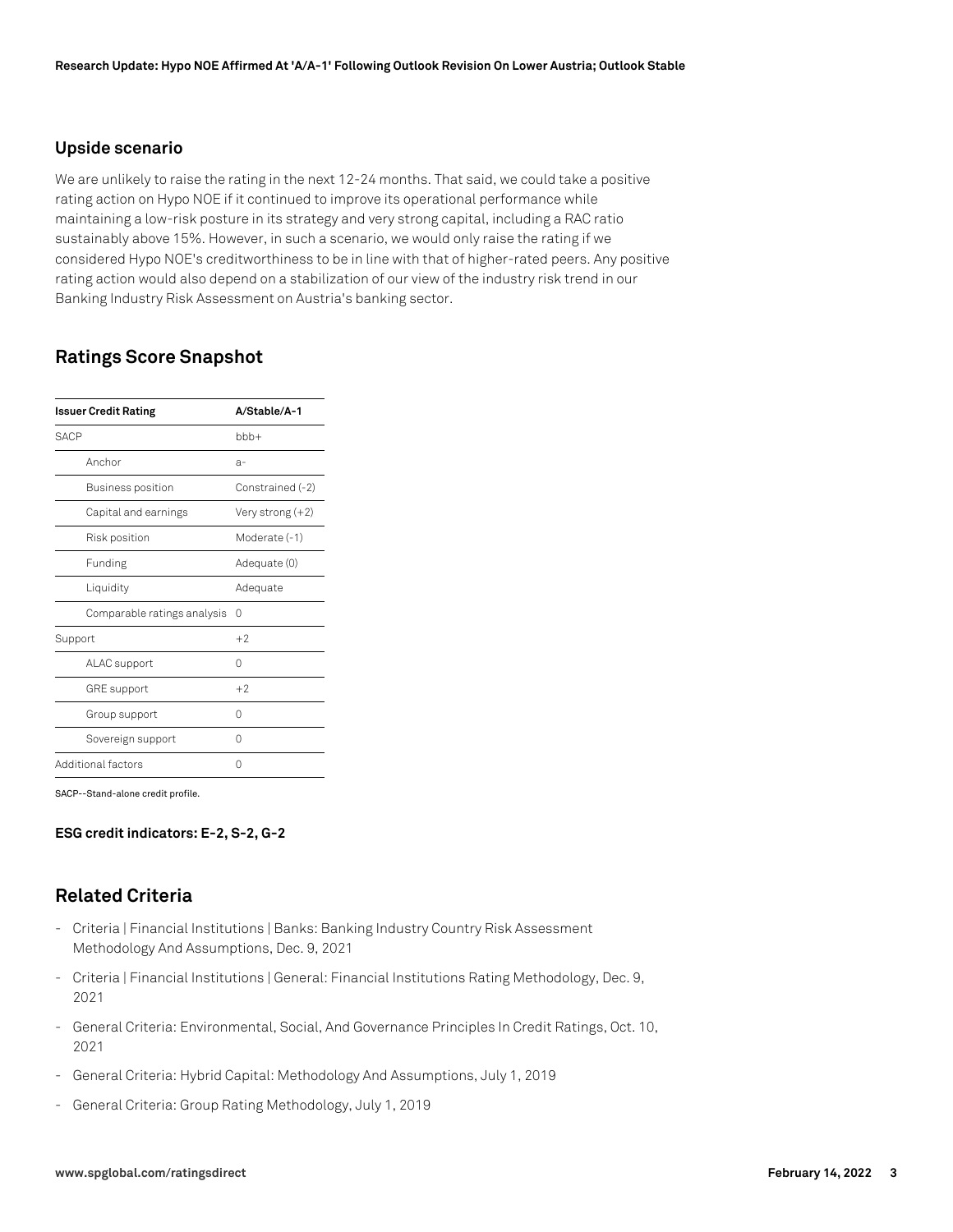#### **Research Update: Hypo NOE Affirmed At 'A/A-1' Following Outlook Revision On Lower Austria; Outlook Stable**

- Criteria | Financial Institutions | General: Risk-Adjusted Capital Framework Methodology, July 20, 2017
- General Criteria: Methodology For Linking Long-Term And Short-Term Ratings, April 7, 2017
- General Criteria: Rating Government-Related Entities: Methodology And Assumptions, March 25, 2015
- General Criteria: Principles Of Credit Ratings, Feb. 16, 2011

## **Related Research**

- State of Lower Austria Rating's Outlook Revised to Stable, 'AA/A-1+' Ratings Affirmed, Feb. 11, 2022
- Austrian Bank Ratings Affirmed Under Revised FI Criteria, Feb. 7, 2022
- HYPO NOE Landesbank fur Niederosterreich und Wien AG, Dec. 08, 2021

## **Ratings List**

#### **Ratings Affirmed**

| <b>HYPO NOE Landesbank fur</b><br>Niederosterreich und Wien AG |      |
|----------------------------------------------------------------|------|
| Issuer Credit Rating A/Stable/A-1                              |      |
| Senior Unsecured                                               | Δ    |
| Subordinated                                                   | RRR- |

Short-Term Debt A-1

Certain terms used in this report, particularly certain adjectives used to express our view on rating relevant factors, have specific meanings ascribed to them in our criteria, and should therefore be read in conjunction with such criteria. Please see Ratings Criteria at www.standardandpoors.com for further information. A description of each of S&P Global Ratings' rating categories is contained in "S&P Global Ratings Definitions" at https://www.standardandpoors.com/en\_US/web/guest/article/-/view/sourceId/504352 Complete ratings information is available to subscribers of RatingsDirect at www.capitaliq.com. All ratings affected by this rating action can be found on S&P Global Ratings' public website at www.standardandpoors.com. Use the Ratings search box located in the left column. Alternatively, call one of the following S&P Global Ratings numbers: Client Support Europe (44) 20-7176-7176; London Press Office (44) 20-7176-3605; Paris (33) 1-4420-6708; Frankfurt (49) 69-33-999-225; Stockholm (46) 8-440-5914; or Moscow 7 (495) 783-4009.